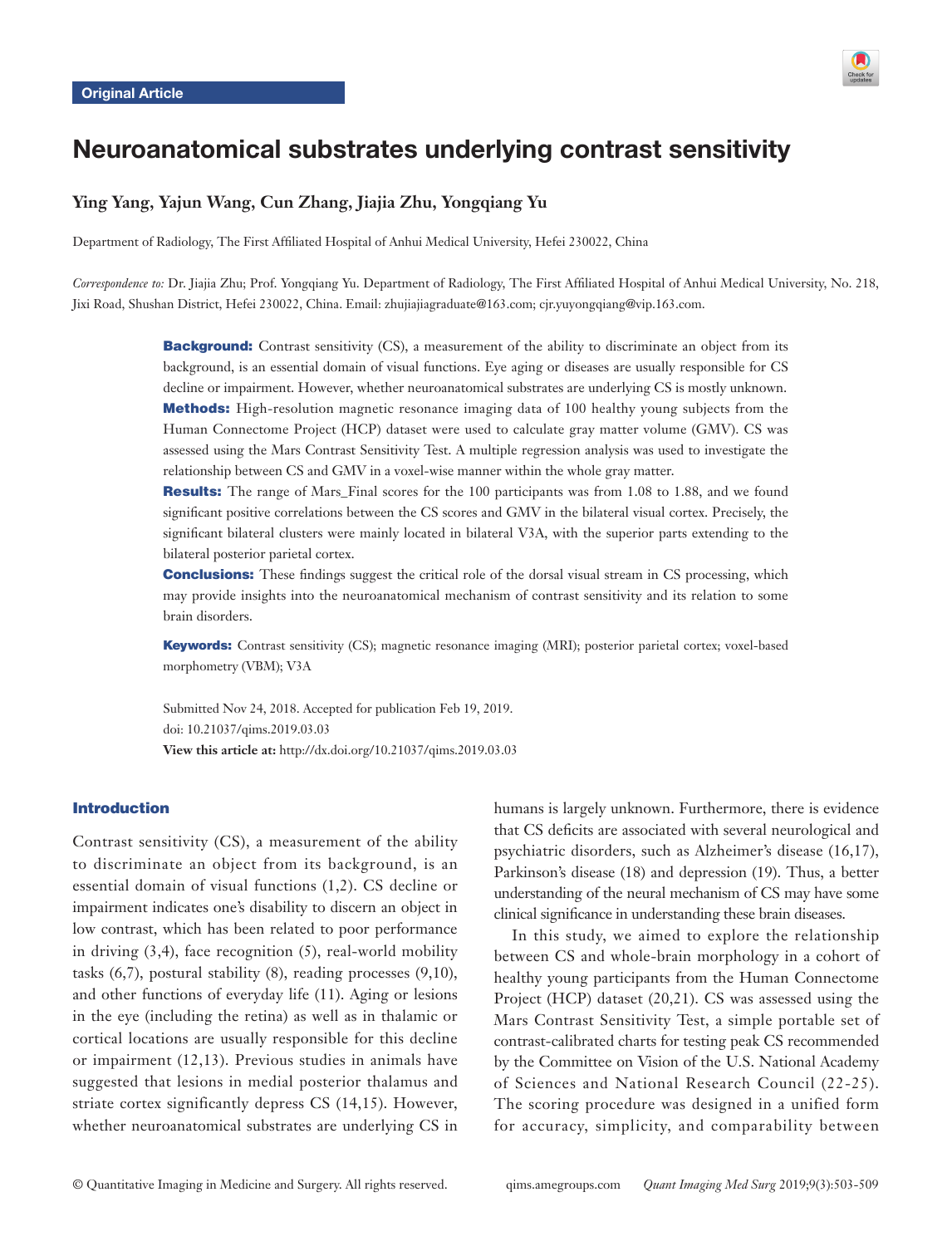different clinics or labs. Thus, the test has been widely and commonly used by researchers and clinicians (25). Whole-brain morphology was measured by using voxelbased morphometry (VBM) analysis (26) based on the highresolution structural magnetic resonance imaging (MRI) data. A prior functional MRI study has demonstrated that the CS is linked to neural activity in V3A located in the hierarchy of cortical visual areas that is intermediate between lower and higher tier areas (27). Therefore, we hypothesized that variability in morphology in this area would be related to inter-individual differences in CS.

### **Methods**

# *Participants*

One hundred subjects (46 males) were selected from the HCP "100 Unrelated Subjects" dataset ([http://www.](http://www.humanconnectome.org) [humanconnectome.org\)](http://www.humanconnectome.org) (21). These participants are healthy young adults without documented history of major psychiatric, neurological or physical disorders and within a restricted age range of 22–36 years, which corresponds to a period after the completion of significant neurodevelopment and before the onset of neurodegenerative changes. The full set of inclusion and exclusion criteria is detailed in prior publications (20,21). All methods were performed in accordance with the relevant guidelines and regulations by the Institutional Review Board of Washington University in St. Louis, MO, USA. Written informed consent was obtained from each participant.

## *CS scores*

CS was assessed using the Mars Contrast Sensitivity Test (20). This test is a brief, valid and reliable measure that improves upon the traditional Pelli-Robson measure (23). The Mars test presents 48 letters of the same size, but each letter decreases in contrast by 0.04 log unit across and down the chart. The test stops when the participant makes two consecutive errors. The final score (Mars\_Final) is the log CS of the last correct letter, minus 0.04 for any mistakes that precede the two consecutive errors (22). The current norms recommend by Mars Letter Contrast Sensitivity Test USER MANUAL [\(http://www.marsperceptrix.com\)](D:\yy\Documents\(http:\www.marsperceptrix.com)) are as follows: 0.04–0.48 represents a profound loss; 0.52–1.00 a severe loss; 1.04–1.48 a moderate loss; l.52–1.76 normal (age >60 years); 1.72–1.92 normal middle/young adult (age between 18 and 60 years).

#### *MRI data acquisition and processing*

High-resolution structural images were acquired using an HCP-customized Siemens 3.0 T "Connectome Skyra" scanner with a 32-channel head coil. The imaging parameters of the structural MRI were as follows: 3D MPRAGE T1-weighted sequence, repetition time =2,400 ms, echo time =2.14 ms, inversion time =1,000 ms, flip angle = $8^\circ$ , field of view =224 mm  $\times$  224 mm, matrix =320  $\times$  320, 0.7 mm isotropic voxels, and 256 sagittal slices. The total acquisition time for the structural MRI was 7 min and 40 s. Detailed descriptions of the HCP imaging procedures can be found in previous literature (18,19).

VBM analysis was performed using the CAT12 toolbox [\(http://www.neuro.uni-jena.de/cat\)](http://www.neuro.uni-jena.de/cat) implemented in the Statistical Parametric Mapping software (SPM12, <http://www.fil.ion.ucl.ac.uk/spm>). First, all the structural T1-weighted images were corrected for bias-field inhomogeneities. Second, these images were segmented into gray matter (GM), white matter (WM), cerebrospinal fluid (CSF) density maps using the "new-segment" approach, an extension of the old unified segmentation algorithm (28). In contrast to the old unified segmentation, the new-segment approach has the following advantages: (I) a slightly different treatment of the mixing proportions; (II) the use of an improved registration model; (III) the ability to use multi-spectral data; (IV) an extended set of tissue probability maps, which allows a different treatment of voxels outside the brain. Third, the Diffeomorphic Anatomical Registration using Exponentiated Lie algebra (DARTEL) technique was used to generate custom, studyspecific template (29). Fourth, each participant's GM density image was warped to the customized template; then the resultant images were affine-registered to the Montreal Neurological Institute (MNI) space and resampled to a voxel size of 1 mm  $\times$  1 mm  $\times$  1 mm. Fifth, the modulation was applied by multiplying the transformed GM density (per unit volume in native space) (26) maps with the non-linear components of Jacobian determinants, which resulted in the normalized GM volume (GMV) maps representing the local native-space GMV after correcting the confounding effect of variance induced by individual whole-brain size. Actually, an analysis of modulated data tests for regional differences in the absolute amount (volume) of gray matter, whereas analysis of unmodulated data tests for regional differences in density of gray matter (30). Finally, to make a balance between compensating for registration errors and reserving anatomical details, the GMV images were smoothed with a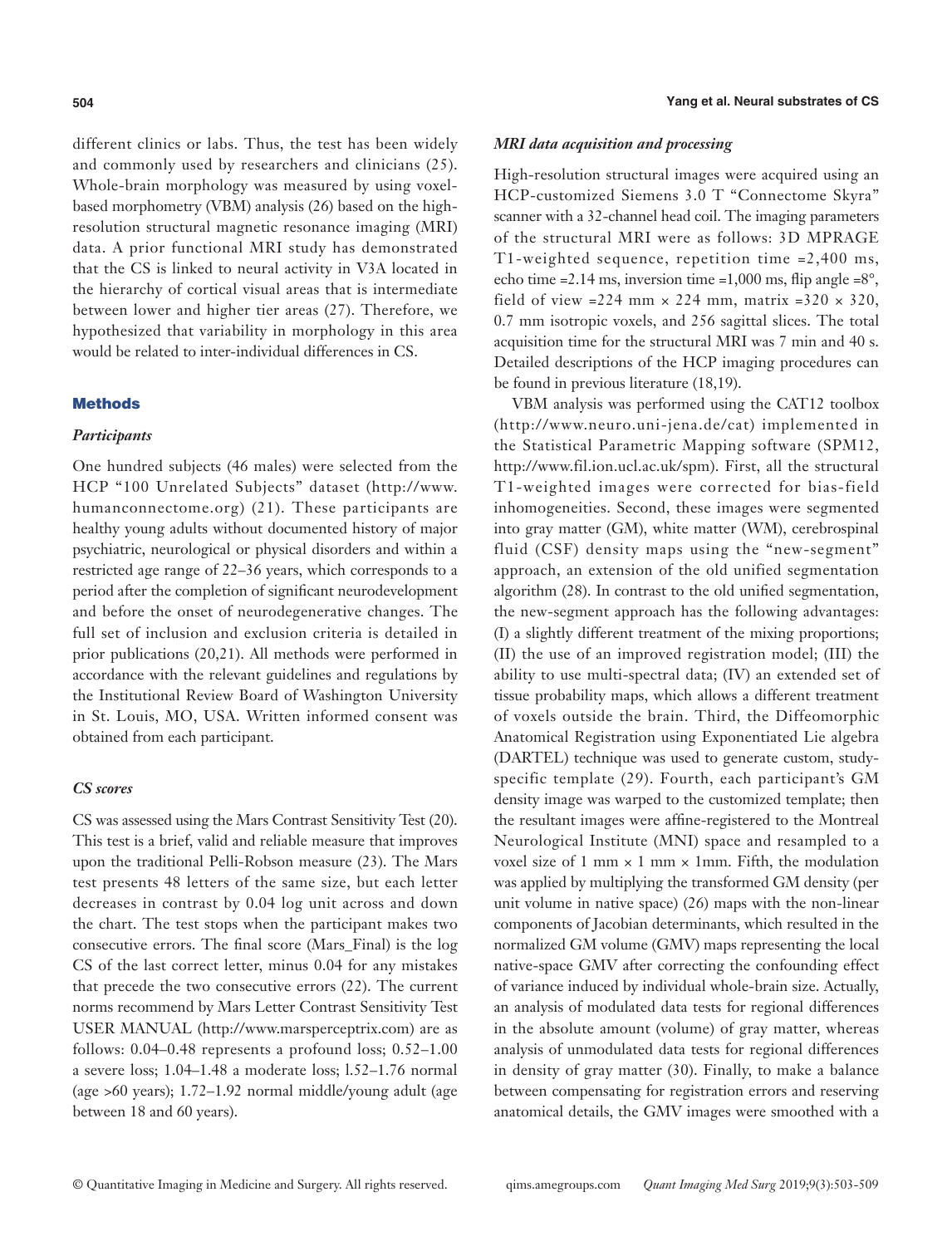#### **Quantitative Imaging in Medicine and Surgery, Vol 9, No 3 March 2019 505**



**Figure 1** Brain regions showing significant positive correlations between gray matter volume and contrast sensitivity (cluster-level P<0.05, FWE corrected). Scatter plots show the correlations between the mean GMV of the significant clusters and the Mars Final scores. L, left;

moderate full-width at half-maximum (FWHM) Gaussian kernel of 6 mm.

### *Statistical analysis*

We used a standard, univariate approach to investigate the relationship between the CS and the GMV in a voxel-wise manner within the whole gray matter. A multiple regression model in the SPM12 software was used to identify any voxels in the GMV maps that showed a significant association with the Mars\_Final scores. The total intracranial volume was considered as a nuisance variable. Correction for multiple comparisons was performed using the non-stationary clusterlevel family-wise error (FWE) method (31). Initially, the group-level statistical map was set to a threshold of voxellevel P<0.001 (cluster defining threshold). Then, all reported brain regions were corrected P<0.05 at the cluster-level using the random field theory and the FWE correction, following the current standard (32).

#### **Results**

The range of Mars\_Final scores for the 100 participants was from 1.08 to 1.88. Among them, one score was 1.08 (a moderate loss), 10 scores were within l.52–1.72 (normal >age 60 years), and the remaining 89 scores were within 1.72–1.92 (normal middle/young adult). In the voxelwise whole gray matter analysis, we found significant positive correlations (cluster-level P<0.05, FWE corrected; a minimum cluster size of 1,013 voxels) between the Mars\_Final scores and the GMV in the bilateral visual cortex [left: cluster size =1,109, peak MNI coordinates x/y/z = −20.5/−88.5/38.5, peak *T* =4.3, partial correlation coefficient (*pr*) =0.429, P<0.001; right: cluster size =1,699, peak MNI coordinates x/y/z =24.5/−88.5/32.5, peak *T* =5.0, *pr* =0.467, P<0.001] (*Figure 1*). To rule out the potential confounds due to covariates such as age, gender and visual acuity, we repeated the partial correlation analyses controlling for these additional covariates and found that the positive correlations between the Mars\_Final scores and the GMV in the bilateral visual cortex remained significant (left: *pr* =0.434, P<0.001; right: *pr* =0.450, P<0.001). However, we observed an outlier in the lower left corner in the scatter plots of *Figure 1*. After removal of the subject corresponding to this outlier, the positive correlations were still significant (left: *pr* =0.294, P=0.003; right: *pr* =0.310, P=0.002) (*Figure 2*). Furthermore, *Figure 3* illustrates that the significant bilateral clusters are mainly located in bilateral V3A of the visual cortex according to the Human PALS-12 atlas (33), with the superior parts extending to the bilateral posterior parietal cortex.

#### **Discussion**

By using high-resolution structural MRI and VBM analysis, we found that an increase in CS scores was associated with increased GMV in the bilateral V3A and its superior parts extending to the bilateral posterior parietal cortex. Despite different neuroimaging techniques (structural *vs.* functional MRI) (34,35) and analytic methods (morphology *vs.* activation), our results were highly consistent with previous studies reporting an intrinsic relation between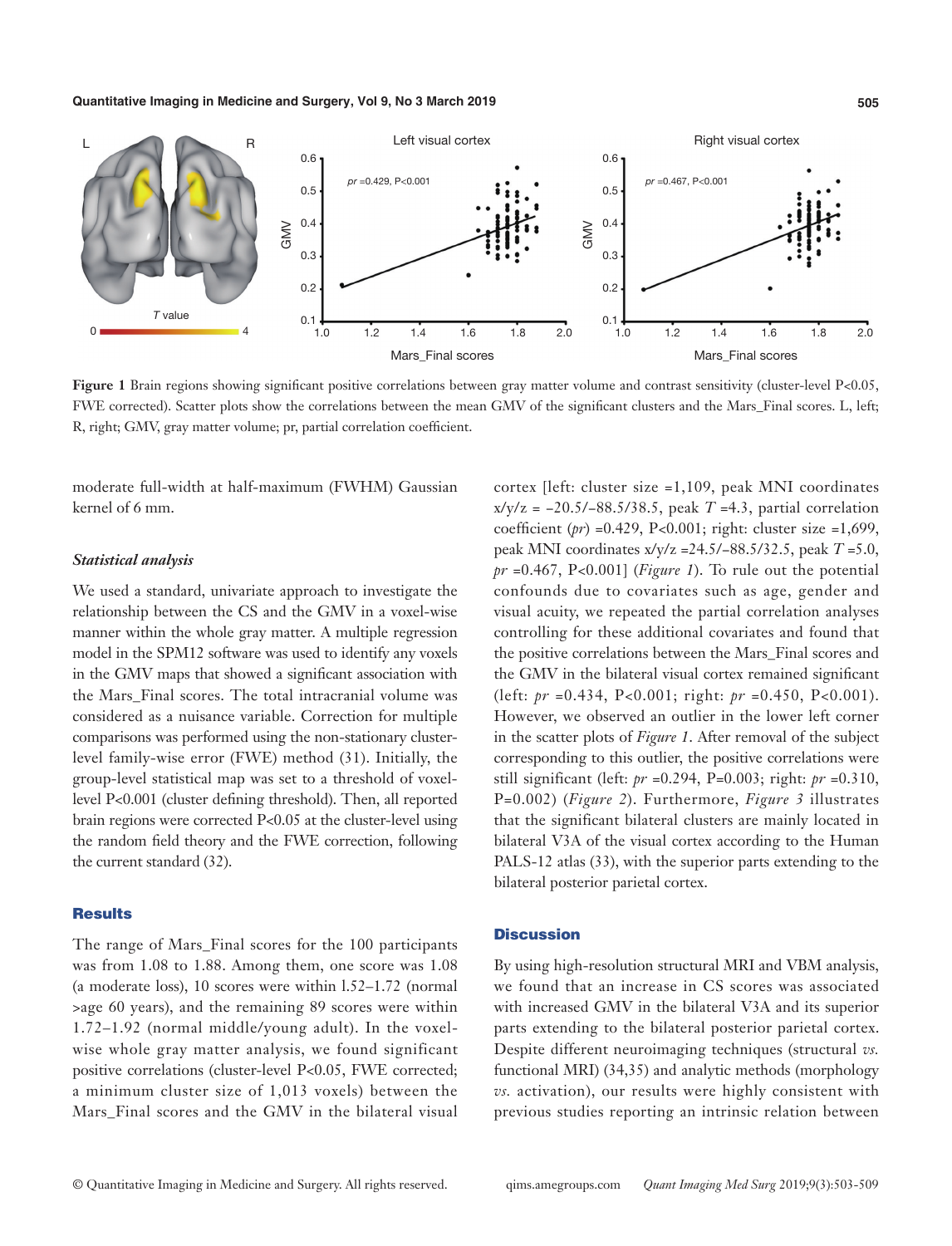

**Figure 2** Scatter plots are showing the correlations between the mean GMV of the significant clusters and the Mars\_Final scores after removal of the outlier. GMV, gray matter volume; pr, partial correlation coefficient.



**Figure 3** Locations of the significant bilateral clusters. The clusters are mainly located in bilateral V3A of the visual cortex, with the superior parts extending to the bilateral posterior parietal cortex. L, left; R, right.

activity in area V3A and CS (27). These findings jointly underscore the central role of V3A in CS processing. In addition, the visual cortical system can be segregated into two parallel hierarchical processing pathways anatomically and functionally, that is, ventral visual pathway from V1, V2, V4 to the inferior temporal cortex representing object shape and identity ("what") and dorsal visual pathway from V1, V3A, MT/V5 to parietal cortex representing objects location or spatial relationships ("where") and the more updated visuomotor control ("how") (36,37). Our results support that CS processing mainly depends on the dorsal stream compromising V3A and posterior parietal cortex.

However, there is evidence that other areas of the visual cortex are also involved in CS. For examples, Tootell *et al.* reported that middle temporal visual area (MT) and V3 had a much higher CS using functional MRI in human (38). Moreover, Sclar *et al.* found that neurons in the area MT were more sensitive to CS than any cell in other regions along the magnocellular pathway in macaque monkeys by using electrophysiological methods (39). Some possible reasons may account for these additional findings. First, the study of Tootell *et al.* used moving contrast stimuli while our research used stationary contrast stimuli. One may speculate that MT and V3 are more activated by moving contrast stimuli rather than stationary contrast stimuli. Second, the purpose of the present study was to identify neuroanatomical substrates responsible for inter-individual differences in CS, while the prior studies aimed to identify neural correlates engaged in CS processing. Therefore, although these relevant regions (MT and V3) may be implicated in CS processing, their morphology does not relate to individual CS levels. Our findings suggest that when focusing on stimulus-unspecific brain morphology that is considered an inherent trait and independent of states, it is more the structure of V3A, rather than other relevant visual areas, which is related to interindividual CS differences.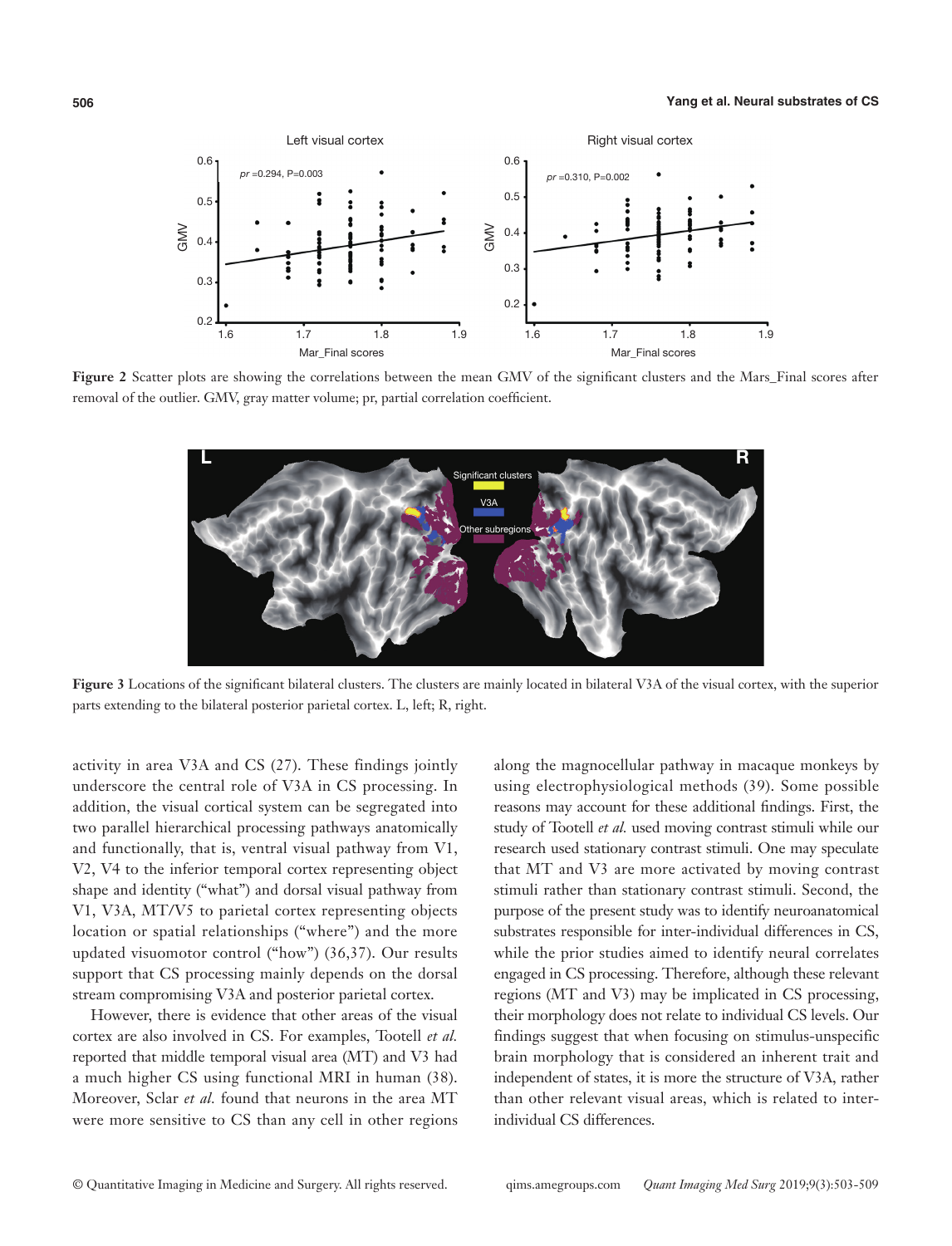#### **Quantitative Imaging in Medicine and Surgery, Vol 9, No 3 March 2019 507**

In some clinical studies, CS has been linked to a variety of neurological and psychiatric disorders. For example, previous studies have demonstrated that CS is impaired in Alzheimer's disease (16,17) and CS measure can accurately classify mild cognitive impairment versus healthy controls (40), suggesting that CS may have promise as a novel Alzheimer's disease biomarker. In another study, Stenc Bradvica *et al.* found that CS dysfunction was present as the earliest symptoms of Parkinson's disease, and could facilitate differential diagnosis between Parkinson's disease and essential tremor (41). Besides, Fam *et al.* found that visual CS was significantly lower in depressed patients and poorer visual CS was related to greater severity of depressive symptoms (42). Based on these findings, we assume that the affected posterior parietal region may partially explain the relationship between CS and disease-related cognitive, motorial and psychological impairment because the posterior parietal cortex has a functional and anatomical connection to the prefrontal cortex (43) and involves various cognitive domains (44-46). Therefore, clinicians should pay more attention to CS in patients with these brain disorders and CS test may assist clinicians in the early diagnosis and effective treatment.

There are several limitations to this study. First, the HCP sample included only healthy young adults with an age range from 22 to 36 years may lead to the failure to cover a good range of the CS variable, which may limit the sensitivity of the study and generalizability of the findings. To further improve our understanding of individual variability in CS, future research is encouraged by enrolling a cohort of subjects with different degrees of CS damage and broader age range. Second, while the Mars Contrast Sensitivity Test is the most frequently used test for the assessment of CS, it also depends on other visual functions such as visual acuity, which could have influenced our interpretations to some extent. Third, the correlational nature of analyses does not resolve causality. Cortical morphological variability may contribute to individual differences in CS performance. However, we cannot rule out the possibility that different CS experience might lead to changes in cortical morphology.

In conclusion, we found an association between CS and morphology in the V3A and adjacent posterior parietal cortex, suggesting the critical role of the dorsal visual stream in CS processing. These findings may provide insights into the neuroanatomical mechanism of CS and its relation to some brain disorders.

#### Acknowledgements

Data were provided by the Human Connectome Project, WU-Minn Consortium (principal investigators: David Van Essen and Kamil Ugurbil; 1U54MH091657) funded by the 16 NIH Institutes and Centers that support the NIH Blueprint for Neuroscience Research; and by the McDonnell Center for Systems Neuroscience at Washington University.

*Funding*: The work was supported by the National Natural Science Foundation of China (grant numbers: 81801679 and 81571308).

# Footnote

*Conflicts of Interest*: The authors have no conflicts of interest to declare.

*Ethical Statement*: The study was approved by the Institutional Review Board of Washington University in St. Louis, MO, USA.

# **References**

- 1. Kelly DH. Visual contrast sensitivity. Opt Acta (Lond) 2010;24:107-29.
- 2. Owsley C. Contrast sensitivity. Ophthalmol Clin North Am 2003;16:171-7.
- 3. Wood JM, Troutbeck R. Elderly drivers and simulated visual impairment. Optom Vis Sci 1995;72:115-24.
- 4. Owsley C, Stalvey BT, Wells J, Sloane ME, McGwin G Jr. Visual risk factors for crash involvement in older drivers with cataract. Arch Ophthalmol 2001;119:881-7.
- 5. Owsley C, Sloane ME. Contrast sensitivity, acuity, and the perception of 'real-world' targets. Br J Ophthalmol 1987;71:791-6.
- 6. Kuyk T, Elliott JL, Fuhr PS. Visual correlates of mobility in real world settings in older adults with low vision. Optom Vis Sci 1998;75:538-47.
- 7. Turano KA, Geruschat DR, Stahl JW, Massof RW. Perceived visual ability for independent mobility in persons with retinitis pigmentosa. Invest Ophthalmol Vis Sci 1999;40:865-77.
- 8. Lord SR, Menz HB. Visual contributions to postural stability in older adults. Gerontology 2000;46:306-10.
- 9. Whittaker SG, Lovie-Kitchin J. Visual requirements for reading. Optom Vis Sci 1993;70:54-65.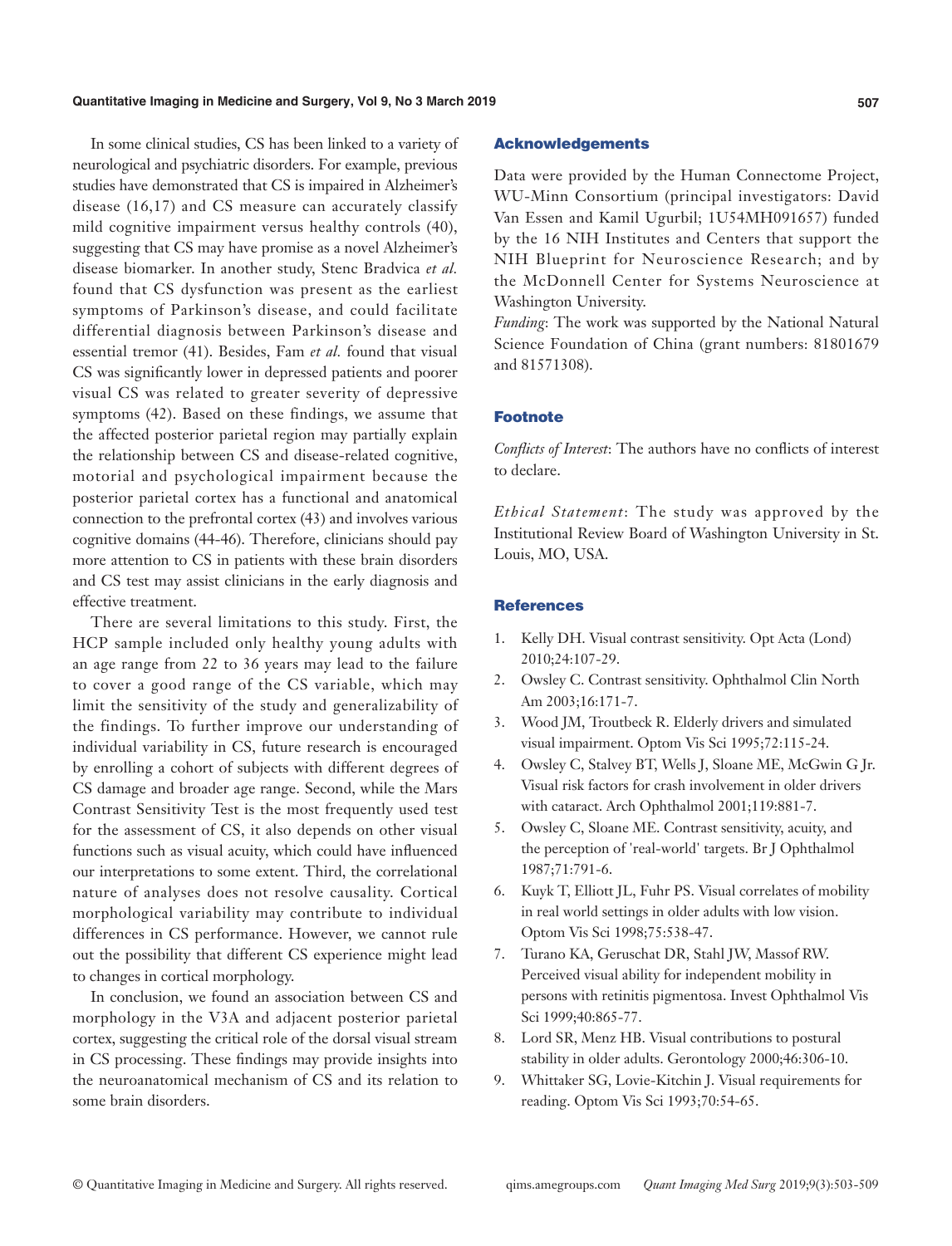- 10. Williams MJ, Stuart GW, Castles A, McAnally KI. Contrast sensitivity in subgroups of developmental dyslexia. Vision Res 2003;43:467-77.
- 11. West SK, Rubin GS, Broman AT, Munoz B, Bandeen-Roche K, Turano K. How does visual impairment affect performance on tasks of everyday life? The SEE Project. Salisbury Eye Evaluation. Arch Ophthalmol 2002;120:774-80.
- 12. Faye EE. Contrast sensitivity tests in predicting visual function. Int Congr Ser 2005;1282:521-4.
- 13. Owsley C. Aging and vision. Vision Res 2011;51:1610-22.
- 14. Legg CR. Spatial contrast and flicker sensitivity following medial thalamic or visual cortex lesions in hooded rats. Behav Brain Res 1986;19:41-7.
- 15. Lehmkuhle S, Sherman SM, Kratz KE. Spatial contrast sensitivity of dark-reared cats with striate cortex lesions. J Neurosci 1984;4:2419-24.
- 16. Hutton JT, Morris JL, Elias JW, Poston JN. Contrast sensitivity dysfunction in Alzheimer's disease. Neurology 1993;43:2328-30.
- 17. Gilmore GC, Whitehouse PJ. Contrast sensitivity in Alzheimer's disease: a 1-year longitudinal analysis. Optom Vis Sci 1995;72:83-91.
- 18. Pieri V, Diederich NJ, Raman R, Goetz CG. Decreased color discrimination and contrast sensitivity in Parkinson's disease. J Neurol Sci 2000;172:7-11.
- 19. Bubl E, Tebartz Van Elst L, Gondan M, Ebert D, Greenlee MW. Vision in depressive disorder. World J Biol Psychiatry 2009;10:377-84.
- 20. Van Essen DC, Ugurbil K, Auerbach E, Barch D, Behrens TE, Bucholz R, Chang A, Chen L, Corbetta M, Curtiss SW, Della Penna S, Feinberg D, Glasser MF, Harel N, Heath AC, Larson-Prior L, Marcus D, Michalareas G, Moeller S, Oostenveld R, Petersen SE, Prior F, Schlaggar BL, Smith SM, Snyder AZ, Xu J, Yacoub E. The Human Connectome Project: a data acquisition perspective. Neuroimage 2012;62:2222-31.
- 21. Van Essen DC, Smith SM, Barch DM, Behrens TE, Yacoub E, Ugurbil K. The WU-Minn Human Connectome Project: an overview. Neuroimage 2013;80:62-79.
- 22. Arditi A. Improving the design of the letter contrast sensitivity test. Invest Ophthalmol Vis Sci 2005;46:2225-9.
- 23. Dougherty BE, Flom RE, Bullimore MA. An evaluation of the Mars Letter Contrast Sensitivity Test. Optom Vis Sci 2005;82:970-5.
- 24. Haymes SA, Roberts KF, Cruess AF, Nicolela MT, LeBlanc RP, Ramsey MS, Chauhan BC, Artes PH. The letter contrast sensitivity test: clinical evaluation of a new

design. Invest Ophthalmol Vis Sci 2006;47:2739-45.

- 25. Thayaparan K, Crossland MD, Rubin GS. Clinical assessment of two new contrast sensitivity charts. Br J Ophthalmol 2007;91:749-52.
- 26. Ashburner J, Friston KJ. Voxel-based morphometry--the methods. Neuroimage 2000;11:805-21.
- 27. Tootell RB, Mendola JD, Hadjikhani NK, Ledden PJ, Liu AK, Reppas JB, Sereno MI, Dale AM. Functional analysis of V3A and related areas in human visual cortex. J Neurosci 1997;17:7060-78.
- 28. Ashburner J, Friston KJ. Unified segmentation. Neuroimage 2005;26:839-51.
- 29. Ashburner J. A fast diffeomorphic image registration algorithm. Neuroimage 2007;38:95-113.
- 30. Good CD, Johnsrude IS, Ashburner J, Henson RN, Friston KJ, Frackowiak RS. A voxel-based morphometric study of ageing in 465 normal adult human brains. Neuroimage 2001;14:21-36.
- 31. Hayasaka S, Phan KL, Liberzon I, Worsley KJ, Nichols TE. Nonstationary cluster-size inference with random field and permutation methods. Neuroimage 2004;22:676-87.
- 32. Eklund A, Nichols TE, Knutsson H. Cluster failure: Why fMRI inferences for spatial extent have inflated falsepositive rates. Proc Natl Acad Sci U S A 2016;113:7900-5.
- 33. Van Essen DC. A Population-Average, Landmark- and Surface-based (PALS) atlas of human cerebral cortex. Neuroimage 2005;28:635-62.
- 34. Shi L, Du FL, Sun ZW, Zhang L, Chen YY, Xie TM, Li PJ, Huang S, Dong BQ, Zhang MM. Radiation-induced gray matter atrophy in patients with nasopharyngeal carcinoma after intensity modulated radiotherapy: a MRI magnetic resonance imaging voxel-based morphometry study. Quant Imaging Med Surg 2018;8:902-9.
- 35. Su H, Zuo C, Zhang H, Jiao F, Zhang B, Tang W, Geng D, Guan Y, Shi S. Regional cerebral metabolism alterations affect resting-state functional connectivity in major depressive disorder. Quant Imaging Med Surg 2018;8:910-24.
- 36. Creem SH, Proffitt DR. Defining the cortical visual systems: "what", "where", and "how". Acta Psychol (Amst) 2001;107:43-68.
- 37. Freud E, Plaut DC, Behrmann M. 'What' Is Happening in the Dorsal Visual Pathway. Trends Cogn Sci 2016;20:773-84.
- 38. Tootell RB, Reppas JB, Kwong KK, Malach R, Born RT, Brady TJ, Rosen BR, Belliveau JW. Functional analysis of human MT and related visual cortical areas using magnetic resonance imaging. J Neurosci 1995;15:3215-30.